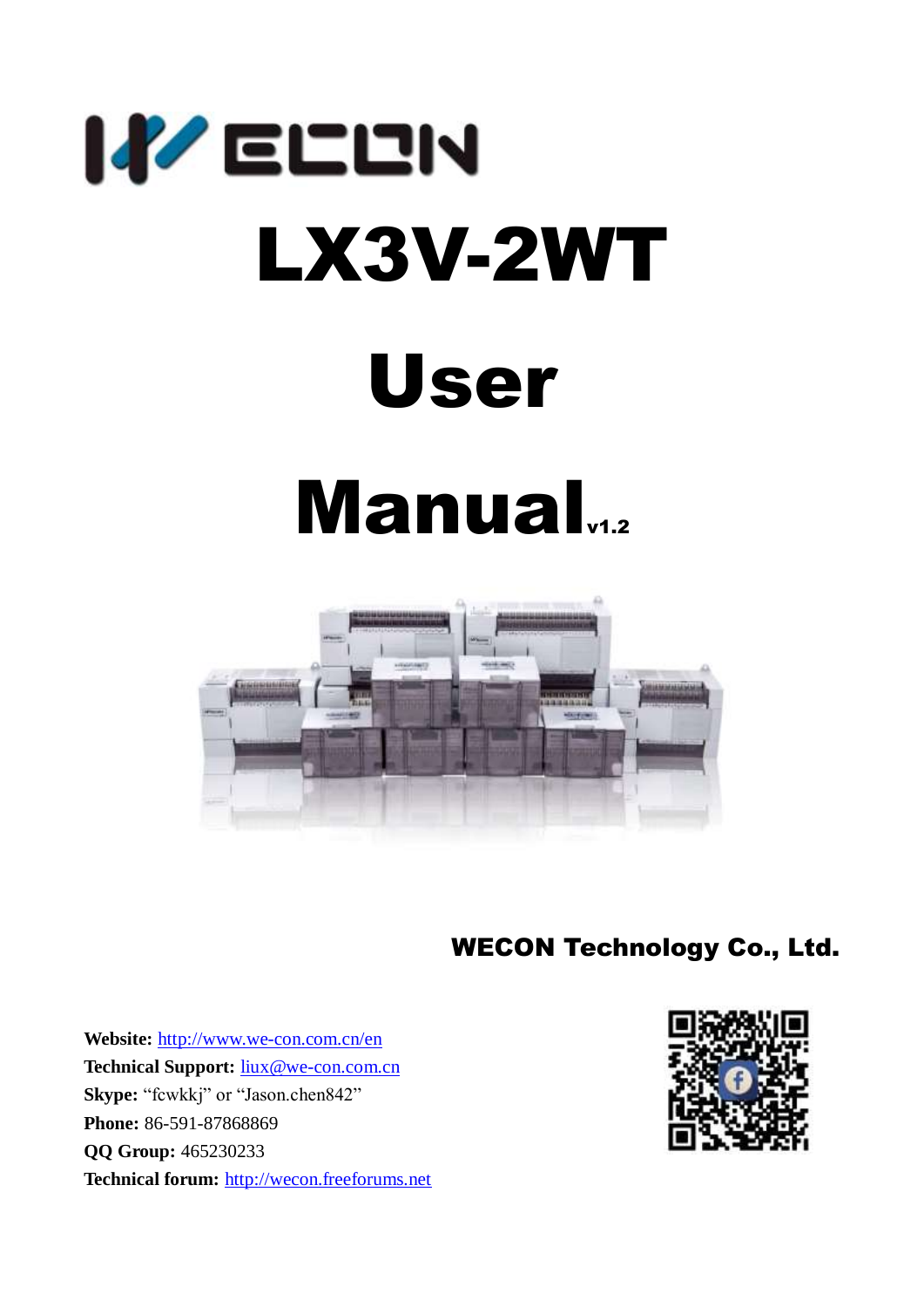



# **1. Weighing module principle**

Metal material subtle changes, when the metal material by tension, the electrical impedance increases. Conversely, when compressed, the metal impedance decreases, strain gages made by this method are called weighing modules. This type of device converts the pressure in a physical phenomenon into electrical signal output, so it often used in the occasion of load, tension and pressure conversion.

# **2. Introduction**

- 1) Thanks for your purchasing WECON LX3V-2WT expansion module, the maximum resolution is 24-bit, using 4 or 6 wires weighting sensor;
- 2) Please read this manual carefully before attempting to operate, this manual is only written for LX3V-2WT;
- 3) Using FROM/TO command to read/write data by LX3X main unit;

| <b>Item</b>               | <b>Description</b>                                          |
|---------------------------|-------------------------------------------------------------|
| Channel                   | Double channel                                              |
| A/D converter             | 24 bit $\Delta \supseteq A/D$                               |
| Resolution                | 24bit (signed)                                              |
| Speed                     | 7.5/10/25/50/60/150/300Hz available                         |
| Polarity                  | Unipolar and bipolar                                        |
| Non-linearity             | ≤0.01% full scale(25 °C)                                    |
| Zero drift                | ≤0.2μV/ $°C$                                                |
| Gain drift                | $\leq$ 10ppm/°C                                             |
| <b>Excitation current</b> | 5V, load impedance≥200Ω                                     |
| Sensor sensitivity        | $1mV/V-15mV/V$                                              |
| Isolation                 | Transformer (power supply) and the optical coupler (signal) |
| Lamp                      | Power supply lamp (24V), communication lamp(COM)            |
| Power supply              | 24V±20% 2VA                                                 |
| Operating temperature     | $0^{\sim}60^{\circ}$                                        |
| Storage temperature       | $-20^{\sim}80^{\circ}$ C                                    |
| Dimension                 | 90(L)x58(W)x80(H) mm                                        |

### **2.1 Specification**

 $Table 2-1$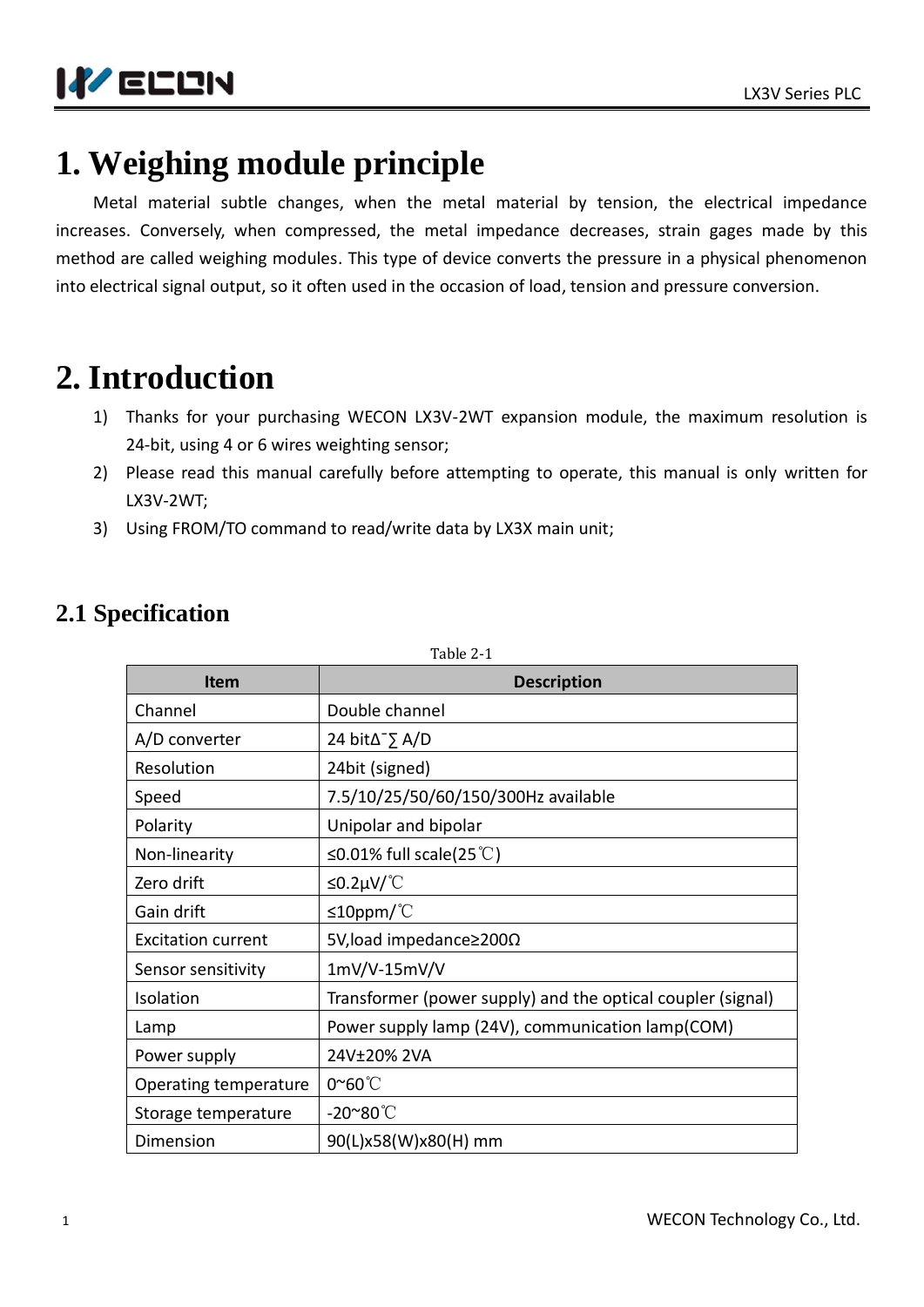

### **2.2 Valid bits**

For details, refer to sampling frequency in Chapter 5, [Section 5.2](#page-7-0) of this manual.

# **3. Dimensions**





- $(1)$  Extension cable and connector
- ② Com LED: Light when communicating
- ③ Power LED: Light when getting power
- ④ State LED: Light when normal condition
- ⑤ Module name
- ⑥ Analog signal output terminal
- ⑦ Extension module interface
- ⑧ DIN rail mounting slot
- ⑨ DIN rail hook
- ⑩ Mounting holes (φ4.5)



Figure 3-2

- Be sure to use the crimp-style terminals that satisfy the dimensional requirements shows in the left figure.
- Apply 0.5 to 0.8 N.m (5 to 8 kgf.cm) torque to tighten the terminals to prevent abnormal operation.

| Table 3-1        |                                   |                  |                                      |  |  |  |
|------------------|-----------------------------------|------------------|--------------------------------------|--|--|--|
| <b>Terminals</b> | <b>Instruction</b>                | <b>Terminals</b> | <b>Instruction</b>                   |  |  |  |
| 24V+             | Power supply+                     | $24V -$          | Power supply-                        |  |  |  |
| <b>GND</b>       | Grounding                         | FG1              | CH1 sensor grounding                 |  |  |  |
| $E1+$            | CH1 power supply+ (5V) for sensor | E1-              | CH1 power supply- (5V) for sensor in |  |  |  |

2 WECON Technology Co., Ltd.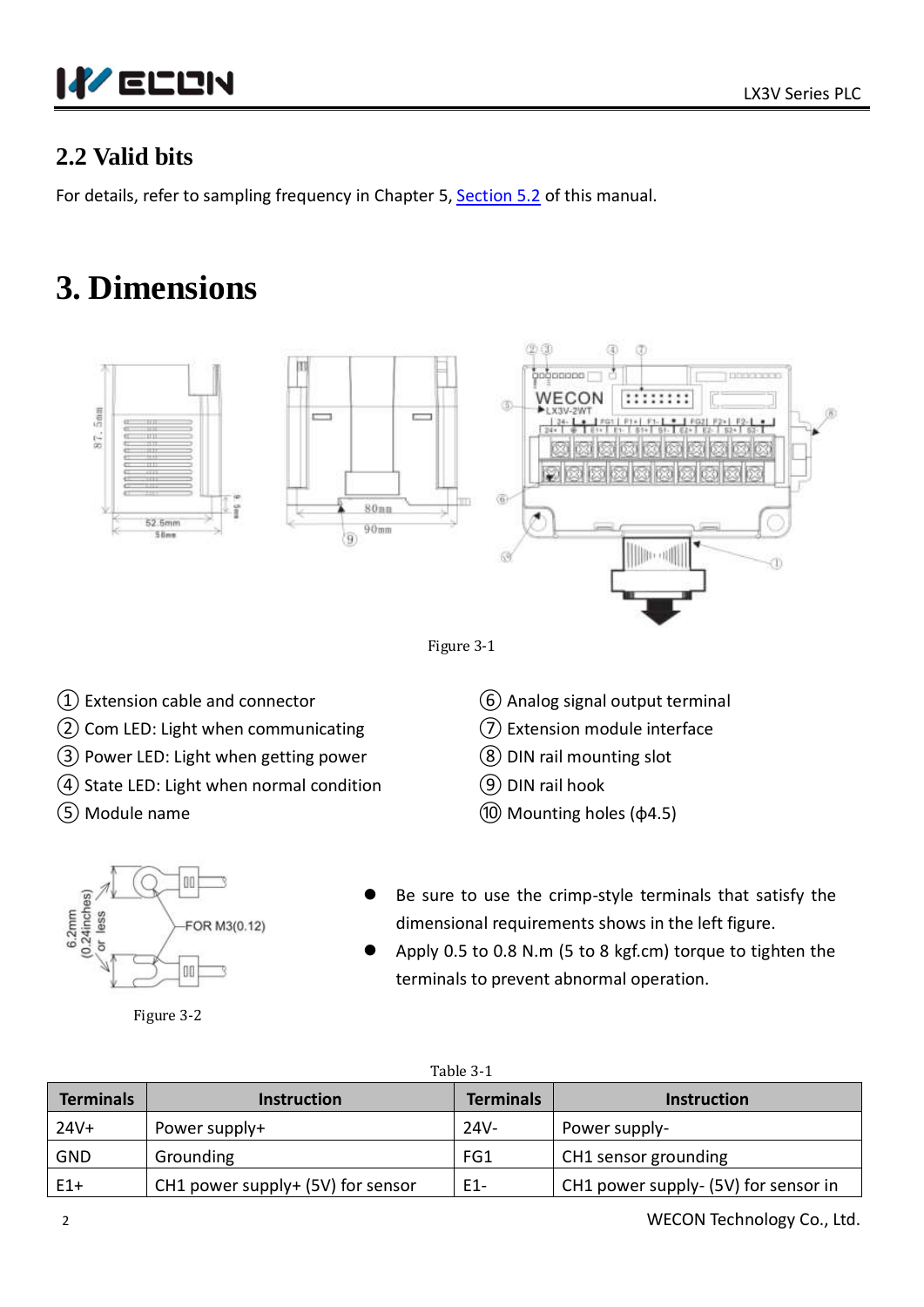# LX3V Series PLC

| $S1+$           | CH1 signal output+ of sensor      | $S1-$ | CH1 signal output- of sensor         |
|-----------------|-----------------------------------|-------|--------------------------------------|
| $F1+$           | CH1 feedback+ of sensor           | $F1-$ | CH1 feedback- of sensor              |
| $E2+$           | CH2 power supply+ (5V) for sensor | $E2-$ | CH2 power supply- (5V) for sensor in |
| $S2+$           | CH2 signal output+ of sensor      | $S2-$ | CH2 signal output- of sensor         |
| $F2+$           | CH2 feedback+ of sensor           | $F2-$ | CH2 feedback- of sensor              |
| FG <sub>2</sub> | CH2 sensor grounding              |       |                                      |

# **4. Wiring**



#### **Note:**

- 1) The impedance of the weighing sensor is greater than 50 Ω
- 2) The sensor with 4 wires requires E1+ connecting with F1+, E1 connecting with F1.

# **5. BFM instruction**

### **5.1 BFM list**

|                 | Table 5-1       |                |                   |                  |                |             |                           |
|-----------------|-----------------|----------------|-------------------|------------------|----------------|-------------|---------------------------|
|                 | <b>BFM</b>      |                |                   |                  |                |             |                           |
| CH <sub>1</sub> | CH <sub>2</sub> | Latched        | <b>Read/Write</b> | <b>Function</b>  | <b>Default</b> | Range       | <b>Description</b>        |
| 0               |                 | O              | R                 | Model            | 5012           |             | LX3V-2WT model number     |
|                 |                 |                |                   |                  |                |             | &<br>Software<br>hardware |
|                 |                 | $\mathsf{O}$   | R                 | System version   | 120            |             | version                   |
|                 |                 |                |                   |                  |                |             | 0: bipolar                |
| $\overline{2}$  | 42              | $\circ$        | R/W               | Unipolar/Bipolar | $\mathbf 0$    | $0 - 1$     | 1: unipolar               |
|                 |                 |                |                   |                  |                | 0: 7.55 Hz; |                           |
|                 | 3<br>43         | R/W<br>$\circ$ | Frequency         | 1                | $0 - 9$        | 1:10 HZ;    |                           |

2 WECON Technology Co., Ltd.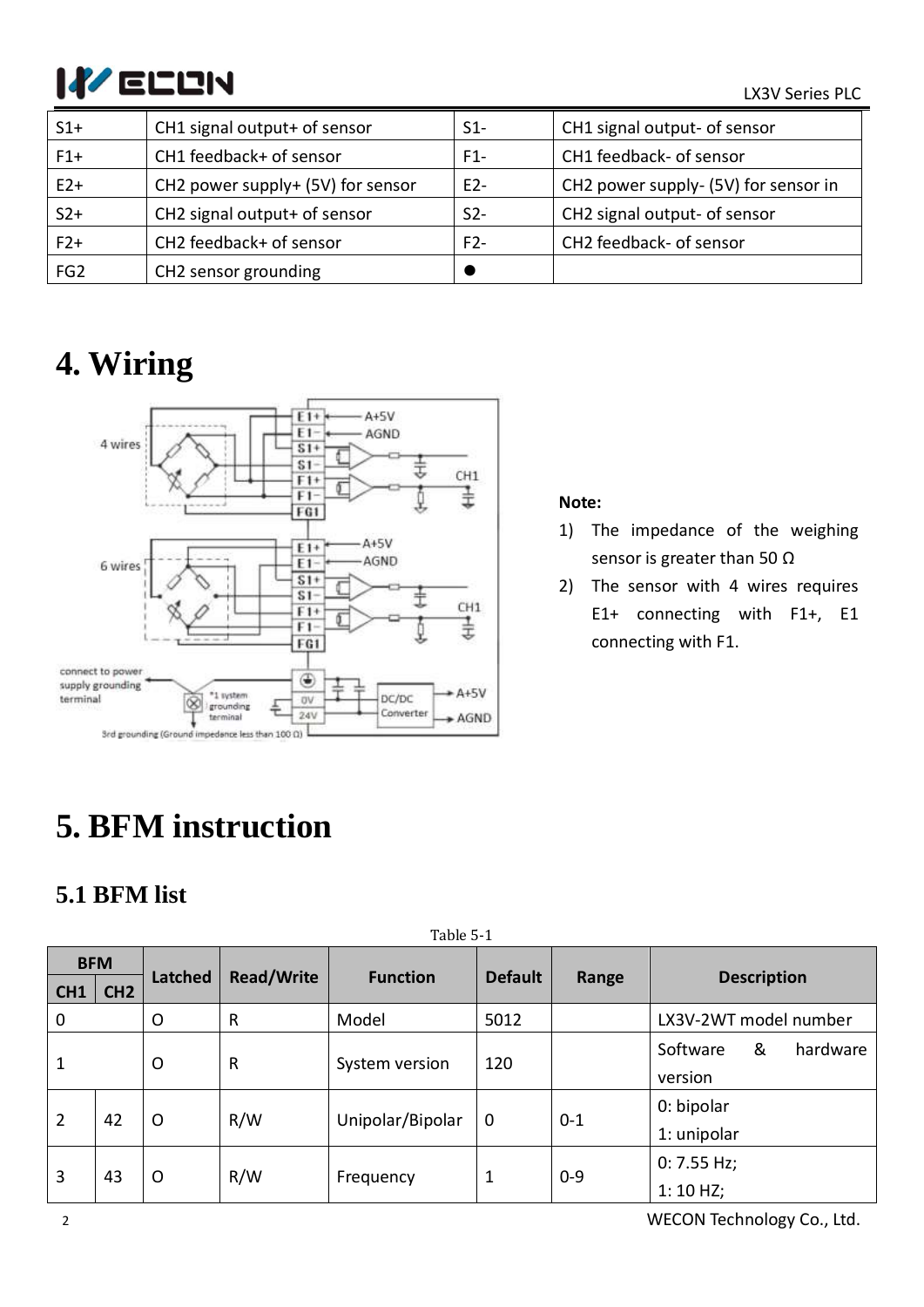

|                |    |         |              |              |   |  | 2:25 Hz;                        |
|----------------|----|---------|--------------|--------------|---|--|---------------------------------|
|                |    |         |              |              |   |  | $3:50$ Hz;                      |
|                |    |         |              |              |   |  | $4:60$ Hz;                      |
|                |    |         |              |              |   |  | $5:150$ Hz;                     |
|                |    |         |              |              |   |  | 6:300 Hz;                       |
|                |    |         |              |              |   |  | 7:600 Hz;                       |
|                |    |         |              |              |   |  |                                 |
|                |    |         |              |              |   |  | 8:960 Hz;                       |
|                |    |         |              |              |   |  | 9:2400 Hz;                      |
|                |    |         |              |              |   |  | b0: CH1 no-load;                |
|                |    |         |              |              |   |  | b1: CH2 no-load;                |
|                |    |         |              |              |   |  | b2: CH1 overload;               |
|                |    |         |              |              |   |  | b3: CH2 overload;               |
| $\overline{4}$ | 44 | X       | $\mathsf{R}$ | <b>State</b> | 0 |  | b4: CH1 measured value is       |
|                |    |         |              |              |   |  | stable;                         |
|                |    |         |              |              |   |  | b5: CH2 measured value is       |
|                |    |         |              |              |   |  | stable;                         |
|                |    |         |              |              |   |  | b6-b15: Reserved;               |
|                |    |         |              |              |   |  | #44: Reserved;                  |
|                |    |         |              |              |   |  | It is the data register for all |
|                |    |         |              |              |   |  | error states, and each error    |
|                |    |         |              | Error        | 0 |  | status is displayed in the      |
|                |    |         |              |              |   |  | corresponding bit, possibly     |
|                |    |         | R            |              |   |  | with multiple error states      |
|                |    | Χ       |              |              |   |  | 0: No error;                    |
| 5              | 45 |         |              |              |   |  | 1: Error;                       |
|                |    |         |              |              |   |  | b0: Power supply error;         |
|                |    |         |              |              |   |  | b1: Hardware error;             |
|                |    |         |              |              |   |  | b2: CH1 conversion error;       |
|                |    |         |              |              |   |  | b3: CH2 conversion error;       |
|                |    |         |              |              |   |  | b4-b15: Reserved;               |
|                |    |         |              |              |   |  | #45: Reserved;                  |
|                |    |         |              |              |   |  | Use the current average         |
|                |    |         |              |              |   |  | value as the tare weight        |
| 6              | 46 | X       | R/W          | Tare weight  | 0 |  | 0: Disable;                     |
|                |    |         |              |              |   |  | 1: Enable, reset to 0;          |
|                |    |         |              |              |   |  | Others: Reserved;               |
|                |    |         |              |              |   |  |                                 |
|                |    |         |              | Gross/Net    |   |  | Display gross weight or net     |
| 7              | 47 | $\circ$ | R/W          | weight       | 0 |  | weight by current weight        |
|                |    |         |              |              |   |  | 0: Gross weight;                |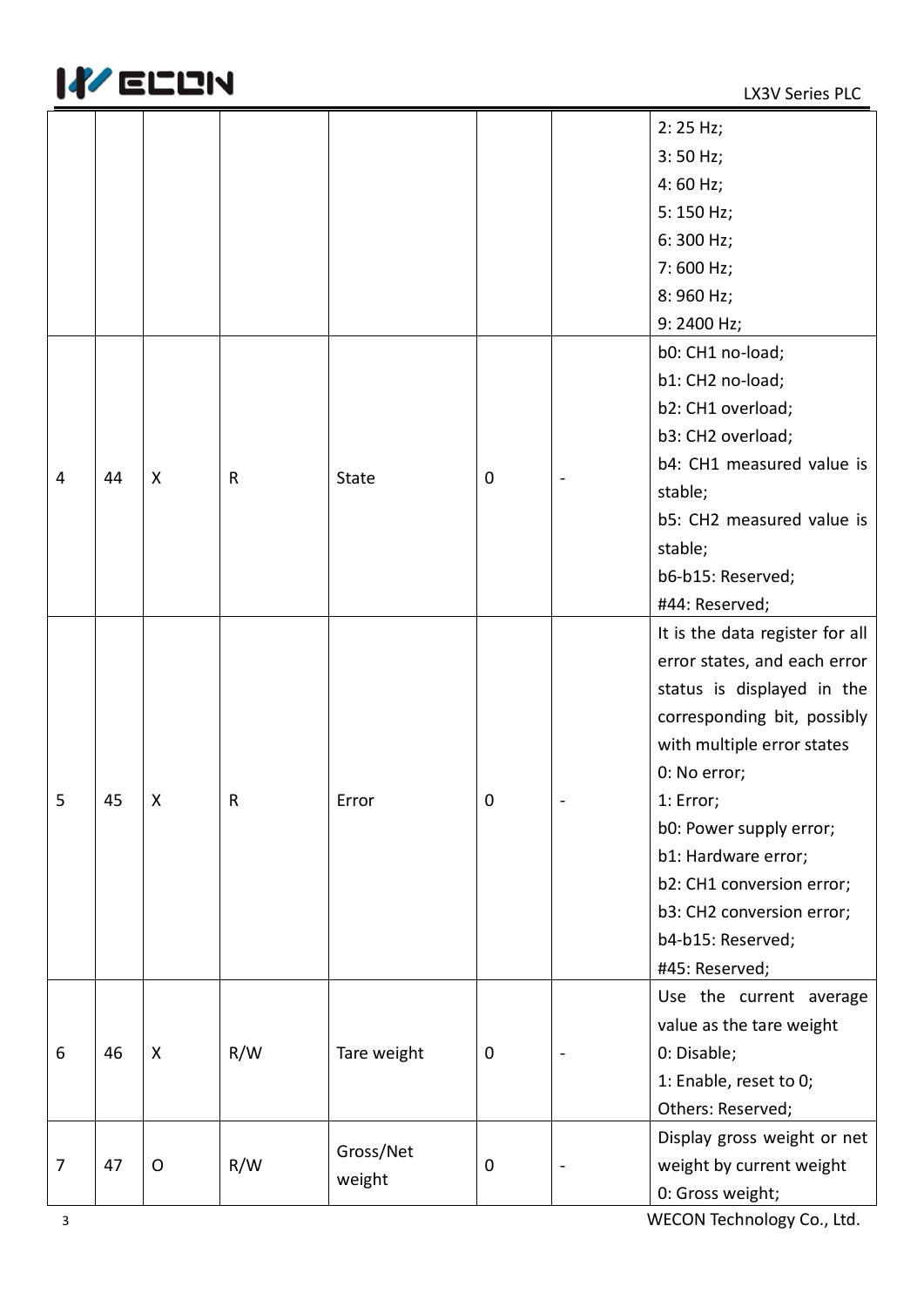

|    |    |              |              |                           |              |           | 1: Net weight;             |                    |
|----|----|--------------|--------------|---------------------------|--------------|-----------|----------------------------|--------------------|
|    |    |              |              |                           |              |           | Others: Channel closed;    |                    |
|    |    |              |              |                           |              |           | 0 by default.              |                    |
|    |    |              |              |                           |              |           | 0x0001: Return to 0;       |                    |
|    |    |              |              |                           |              |           | 0x0002: Calibrating;       |                    |
|    |    |              |              |                           |              |           | Step1: Remove all load;    |                    |
|    |    |              |              |                           |              |           | Step2: BFM #8 (#48) shows  |                    |
| 8  | 48 | X            | R/W          | Calibrating               | 0            |           | 0x0001;                    |                    |
|    |    |              |              | weight                    |              |           | Step3: Add known weight;   |                    |
|    |    |              |              |                           |              |           | Step4: Write known weight  |                    |
|    |    |              |              |                           |              |           | to BFM#23 (#63);           |                    |
|    |    |              |              |                           |              |           | Step5: BFM #8 (#48) shows  |                    |
|    |    |              |              |                           |              |           | 0x0002;                    |                    |
|    |    |              |              |                           |              |           | 1: Reset CH1;              |                    |
|    |    |              |              |                           |              |           | 2: Reset CH2;              |                    |
| 9  | 49 | X            | R/W          | Reset to default          | $\mathbf 0$  | 1         | 3: Reset both channels;    |                    |
|    |    |              |              |                           |              |           | Others: Reserved;          |                    |
|    |    |              |              |                           |              |           | #49: Reserved;             |                    |
| 10 | 50 | $\mathsf{O}$ | R/W          | Filtering mode            | $\pmb{0}$    | $0 - 1$   |                            |                    |
| 11 | 51 | O            | R/W          | Filtering strength        | $\mathbf{3}$ | $0 - 7$   |                            |                    |
|    |    |              |              | tracking<br>Zero          |              |           | The value of zero tracking |                    |
| 12 | 52 | O            | R/W          | intensity                 | $\mathbf 0$  | $0 - 200$ | intensity                  |                    |
|    |    |              |              |                           |              |           | (0: disable zero tracking) |                    |
|    |    |              | R/W          | tracking<br>Zero<br>range | 0            | $0 - 300$ | The value of zero tracking |                    |
| 13 | 53 | O            |              |                           |              |           | range                      |                    |
|    |    |              |              |                           |              |           | (0: no limit)              |                    |
|    |    |              |              |                           |              |           | 0: Disable auto zeroing;   |                    |
|    |    |              |              | Automatically             |              |           | 1:±2%MAX;                  |                    |
| 14 | 54 | O            | R/W          | zeroing                   | $\mathbf 0$  | $0 - 4$   | 2: ±5%MAX;                 |                    |
|    |    |              |              |                           |              |           | 3: ±10%MAX;                |                    |
|    |    |              |              |                           |              |           | 4: ±20%MAX;                |                    |
| 15 | 55 | X            | $\mathsf{R}$ | Reserved                  | $\mathbf 0$  |           |                            |                    |
| 16 | 56 | X            | $\mathsf R$  | Average L                 | $\mathbf 0$  |           | Average weight (Low)       |                    |
| 17 | 57 |              |              | Average H                 |              |           | Average weight (High)      |                    |
| 18 | 58 | O            | R/W          | Sliding average           | 5            | $1 - 50$  | Setting range:K1~K50;      |                    |
|    |    |              |              |                           |              |           | Default value: K12;        |                    |
| 19 | 59 |              | R/W          | Tare weight               | $\mathbf 0$  |           | Range:                     |                    |
| 20 | 60 | O            |              |                           |              |           |                            | K-8388608~K8388607 |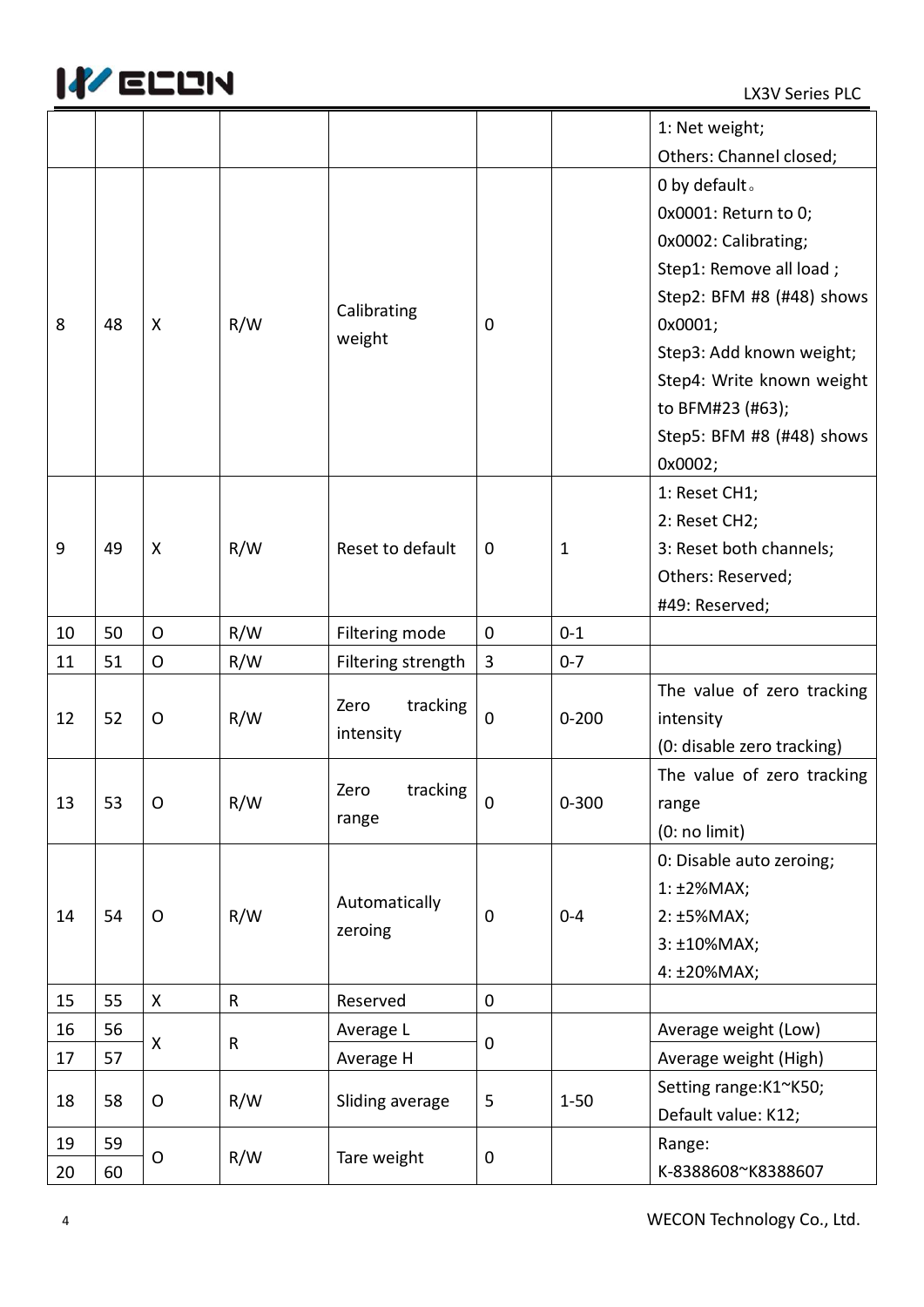

|    |    |              |     |                                      |             |                          | Default value: KO                                                                                                                                                                                                                       |
|----|----|--------------|-----|--------------------------------------|-------------|--------------------------|-----------------------------------------------------------------------------------------------------------------------------------------------------------------------------------------------------------------------------------------|
| 21 | 61 | O            | R/W | Standstill                           | 10          | 1-500                    | CH <sub>1</sub><br>standstill<br>checking                                                                                                                                                                                               |
|    |    |              |     | checking times                       |             |                          | times (5.3-2)                                                                                                                                                                                                                           |
| 22 | 62 | O            | R/W | Checking range                       | 10          | 1-10000                  | Example: checking time:<br>10ms, standstill checking<br>times: 10, checking range:<br>1000, when variation is                                                                                                                           |
|    |    |              |     |                                      |             |                          | greater than 1000, this<br>measured value<br>is is<br>not<br>stable, BMF#4-b4 will be 0.<br>If not BMF#4-b4 will be 1.                                                                                                                  |
| 23 | 63 | $\mathsf{O}$ |     | Calibration                          |             | -8388608~                | Please refer to #8                                                                                                                                                                                                                      |
| 24 | 64 | $\mathsf{O}$ | R/W | weight value                         | 1000        | 8388607                  |                                                                                                                                                                                                                                         |
| 25 | 65 | $\mathsf{O}$ | R/W | Maximum                              | 32767       | -8388608~                | Show error when exceeds                                                                                                                                                                                                                 |
| 26 | 66 | $\circ$      | R/W |                                      |             | 8388607                  | Max. weight value                                                                                                                                                                                                                       |
| 27 | 67 | $\circ$      | R/W | Zero limit (High                     | 10          | -8388608~                | Bit of zero weight equals to                                                                                                                                                                                                            |
| 28 | 68 | $\mathsf{O}$ | R/W | limit)                               |             | 8388607                  | 1 when all of load removed                                                                                                                                                                                                              |
| 29 | 69 | $\mathsf{O}$ | R/W | Zero limit (Low                      | $-10$       | -8388608~                |                                                                                                                                                                                                                                         |
| 30 | 70 | $\mathsf{O}$ | R/W | limit)                               |             | 8388607                  |                                                                                                                                                                                                                                         |
| 31 | 71 | X            | R/W | Additional<br>function options       | $\mathbf 0$ | $0^{\sim}1$              | Default,<br>disable<br>0:<br>additional functions;<br>Enable<br>filter<br>1:<br>reset<br>function.<br>Other: Reserved                                                                                                                   |
| 32 | 72 | X            | R/W | Additional<br>function<br>parameters | $\mathbf 0$ | $0^{\sim}100$            | Enable filter reset function:<br>0: Default;<br>0~100: The number of<br>sampling cycles to wait for<br>the filter to restart.<br>The value collected during<br>the accumulation of the<br>average, as the initial value<br>of filtering |
| 33 | 73 | X            | R   | Digital value L                      |             |                          | The<br>number<br>of<br><b>ADC</b>                                                                                                                                                                                                       |
| 34 |    |              |     |                                      | 0           | $\overline{\phantom{a}}$ |                                                                                                                                                                                                                                         |
|    | 74 | X            | R   | Digital value H                      |             |                          | acquisitions                                                                                                                                                                                                                            |
| 35 | 75 | Χ            | R   | Reserved                             | $\mathbf 0$ | $\overline{\phantom{a}}$ |                                                                                                                                                                                                                                         |
| 36 | 76 | X            | R   | Reserved                             | $\mathbf 0$ | $\overline{\phantom{0}}$ |                                                                                                                                                                                                                                         |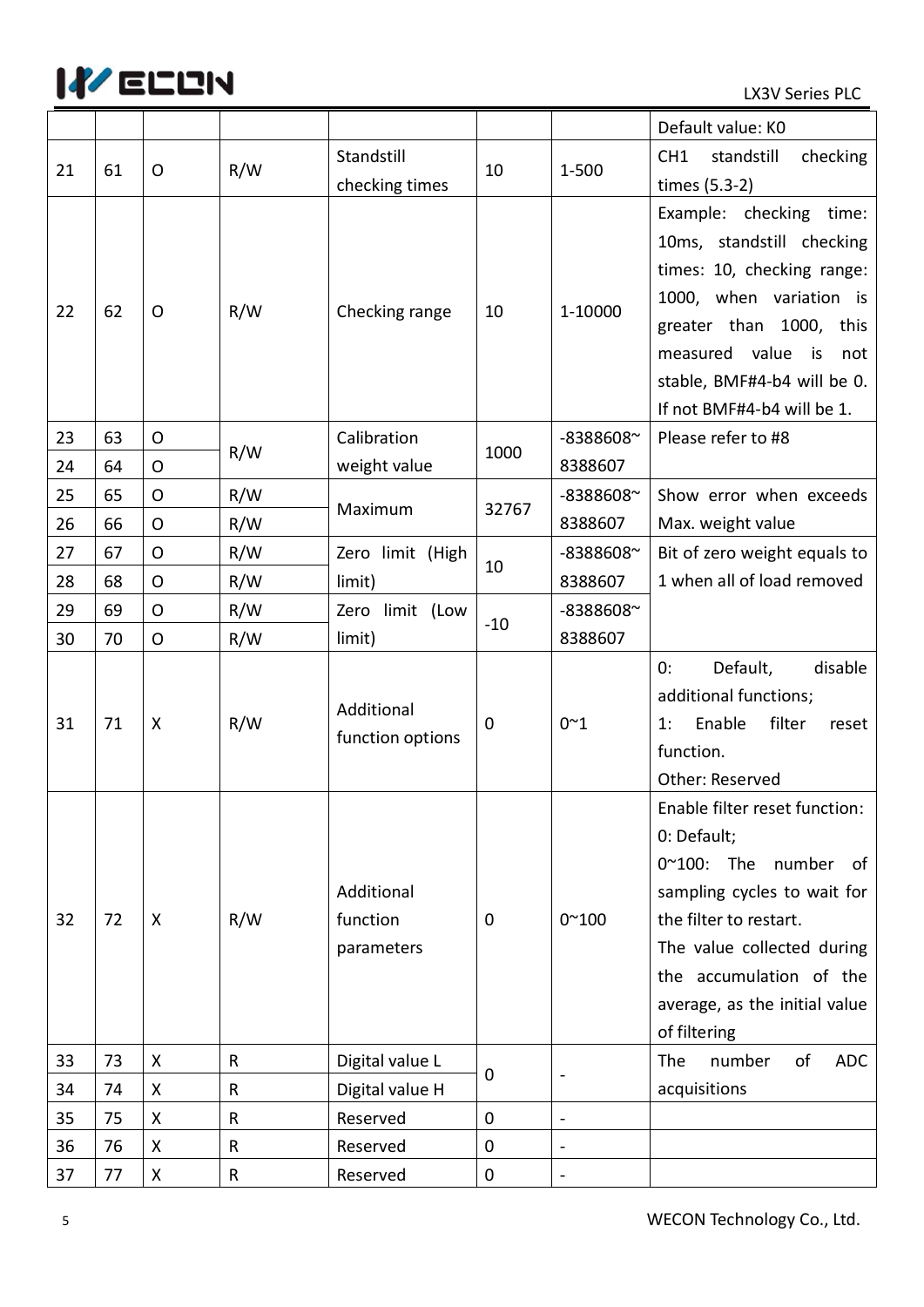

| 38 | 78 | v<br>↗       | R | Reserved | υ                        | $\,$           |  |
|----|----|--------------|---|----------|--------------------------|----------------|--|
| 39 | 79 | v<br>↗       | R | Reserved | $\overline{\phantom{0}}$ | $\blacksquare$ |  |
| 40 | 80 | v<br>↗       | R | Reserved | $\overline{\phantom{0}}$ | $\blacksquare$ |  |
| 41 | 81 | $\cdot$<br>↗ | R | Reserved | $\overline{\phantom{0}}$ | $\blacksquare$ |  |

#### **Note:**

- 1) O: yes;
- 2) X: no;
- 3) R: read;
- 4) W: write;

### <span id="page-7-0"></span>**5.2 Buffer (BFM) description**

#### **1) BFM0: Module code**

LX3V-2WT code: 5012

#### **2) BFM1: module version**

Module version (decimal)

#### **Example**

BFM1=120, means V1.2.0

#### **3) BFM2: Polarity**

Due to the singed integer (from analog to digital, so value for Bipolar will be minus

#### **4) BFM3: Sampling frequency**

The frequency of input signal collection, lower frequency, more stable; higher precision, lower speed relationship between set value and the sampling frequency:

|                |                          |                                   | Table 5-2      |                                 |                            |
|----------------|--------------------------|-----------------------------------|----------------|---------------------------------|----------------------------|
| <b>Setting</b> | Sample<br>frequency (HZ) | <b>Sample</b><br>precision (Bits) | <b>Setting</b> | <b>Sample</b><br>frequency (HZ) | Sample<br>precision (Bits) |
|                |                          |                                   |                |                                 |                            |
| 0              | 7.5                      | 23.5                              | 5              | 150                             | 21.5                       |
|                | 10                       | 23.5                              | 6              | 300                             | 21                         |
|                | 25                       | 23                                |                | 600                             | 20.5                       |
| 3              | 50                       | 22                                | 8              | 960                             | 20                         |
| 4              | 60                       | 22                                | 9              | 2400                            | 17.5                       |

#### **5) BFM4: State code**



6 WECON Technology Co., Ltd.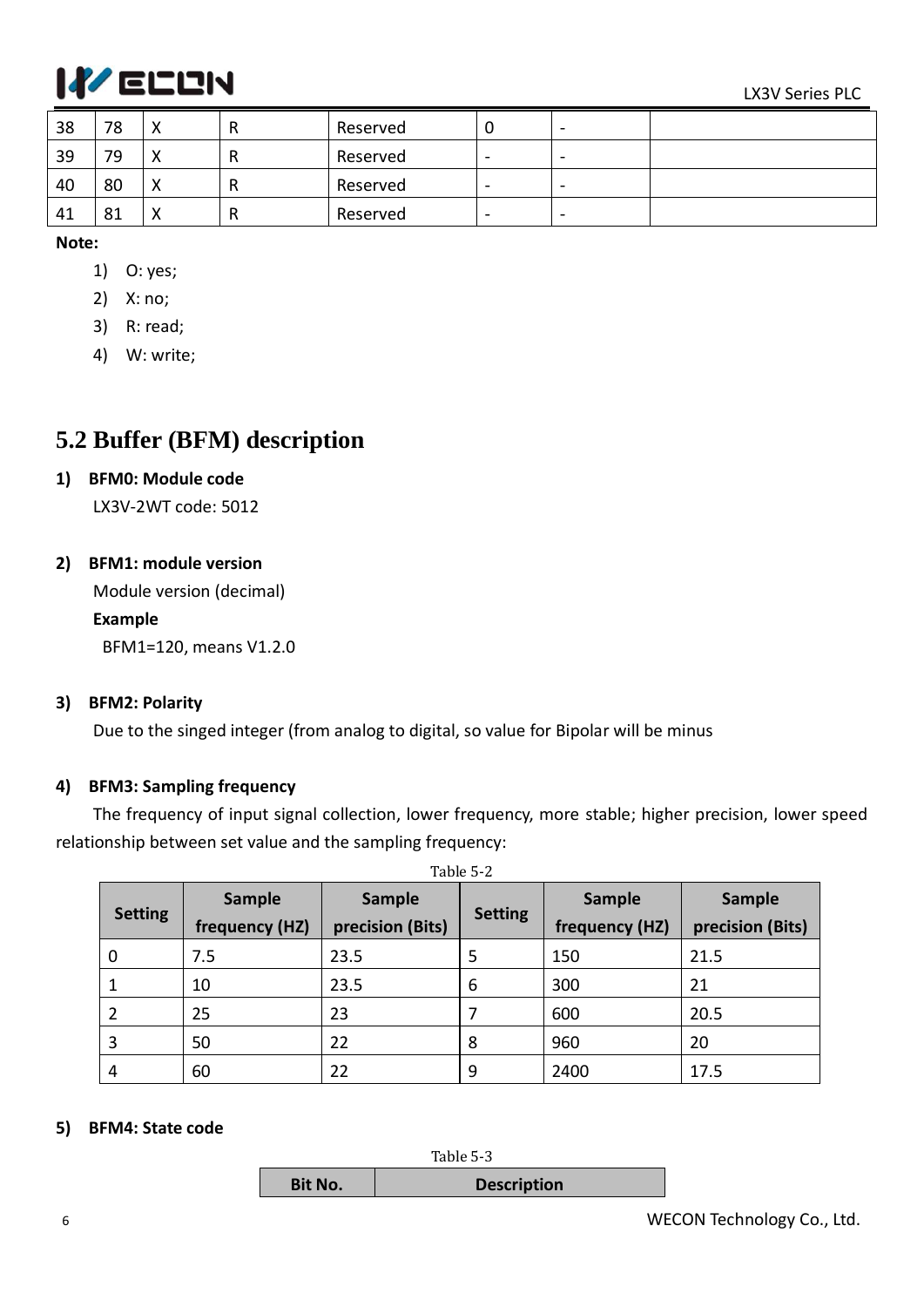

| Bit 0       | CH1 no-load               |
|-------------|---------------------------|
| Bit 1       | CH <sub>2</sub> no-load   |
| Bit 2       | CH1 over-load             |
| Bit 3       | CH <sub>2</sub> over-load |
| Bit 4       | CH1 stable                |
| Bit 5       | CH <sub>2</sub> stable    |
| Bit6-bit 15 | Reserved                  |

#### **6) BFM5: Error code**

| Table 5-4                                                                                          |              |                      |               |            |                      |  |  |
|----------------------------------------------------------------------------------------------------|--------------|----------------------|---------------|------------|----------------------|--|--|
| bit No.                                                                                            | <b>Value</b> | Error                | bit No.       | Value      | Error                |  |  |
| bit 0                                                                                              | K1 (H0001)   | Power failure        | bit 1         | K1 (H0001) | Hardware failure     |  |  |
| bit 2                                                                                              | K2 (H0004)   | CH1 conversion error | bit 3         | K8 (H0008) | CH2 conversion error |  |  |
| bit 4- bit 15                                                                                      |              | Reserved             | <b>BFM#45</b> | Reserved   |                      |  |  |
| hip Cave in arror state of data registers each error status is determined by the corresponding bit |              |                      |               |            |                      |  |  |

Note: Save all error state of data registers, each error status is determined by the corresponding bit, there are May generate more than two states at same time, 0: no error, 1: error.

#### **7) BFM6(CH1) & BFM46(CH2): Tare setting**

Select the current weight value (BFM16-17) as a tare (BFM19-20) weight value. Each channel occupies one bit, available when 1, reset to zero automatically.

#### **Use CH1 as example**

The current weight is 100, after setting tare weight:

If it displays gross weight (BFM7 = 0) currently, the tare weight (BFM19-20) will become 100, the current weight is still 100;

If it displays net weight (BFM7 = 1), the tare weight (BFM19-20) will be original value + current weight value, the current weight value becomes zero.

#### **8) BFM11: filtering strength**

The higher filter strength, the more stable and accurate weight value.

#### **9) BFM12: zero tracking strength**

Zero-tracking is to make stable when no-load, Zero tracking is alleged intensity values within this range, used to reduce the influence of temperature.

| Table 5-5      |                       |                   |  |  |  |  |
|----------------|-----------------------|-------------------|--|--|--|--|
| <b>Setting</b> | <b>Description</b>    | <b>Note</b>       |  |  |  |  |
|                | Zero tracking OFF     | Default           |  |  |  |  |
| $1 - 200$      | Range of weight value | 10 means $\pm$ 10 |  |  |  |  |
| Others         | Reserved              |                   |  |  |  |  |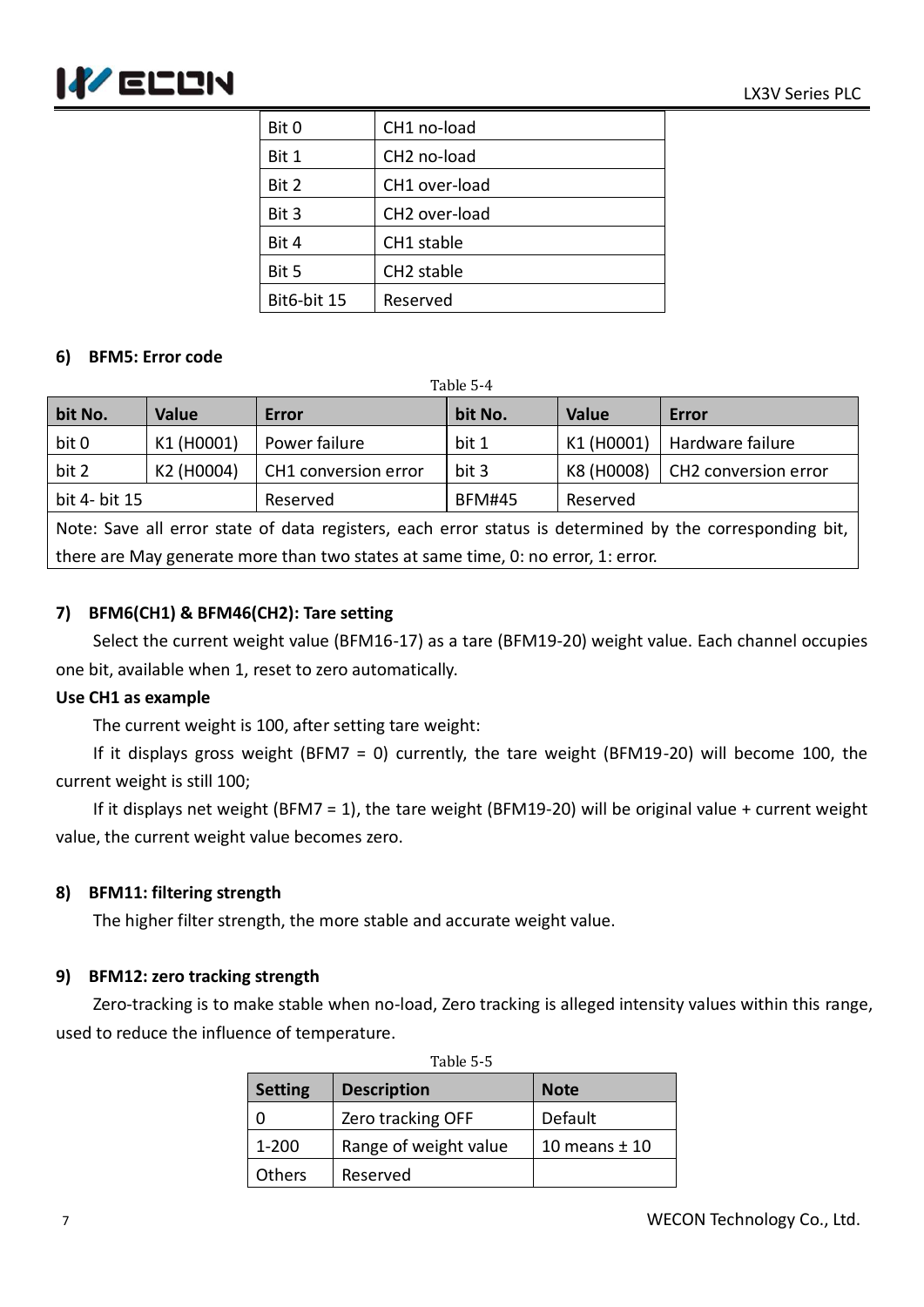

Note: when lower precision required, user could disable this function.

#### **10) BFM13:Range of Zero tracking**

Accumulated range of zero tracking, stop tracking when out of range

Table 5-6

| <b>Setting</b>                                  | <b>Description</b>         | <b>Note</b>    |  |  |  |
|-------------------------------------------------|----------------------------|----------------|--|--|--|
|                                                 | No limit for zero tracking | Default        |  |  |  |
| 1-300                                           | Range of weight value      | 10 means $±10$ |  |  |  |
| Others                                          | Reserved                   |                |  |  |  |
| Note: when lower precision required, user could |                            |                |  |  |  |
| disable this function.                          |                            |                |  |  |  |

#### **Example**

Setting value is 100, when the position within ± 100, it will be read as no-load.

### **5.3 Function Instruction**

#### **1) Weight measurement**

Normally, users can choose to measure the net weight or gross weight of an object. The net weight means the weight of the product itself, that is, the actual weight of the product without its external packaging.

The weight of the packaging is called the tare weight. The gross weight is the total weight, namely the net weight plus the tare weight.

- **Tare weight: weight of the packaging**
- Net weight: the weight of the product, excluding the packaging.
- Gross weight: the net weight plus the tare of the product.
- Gross weight= net weight + tare weight.

#### **Example 1**

A product weighs 10kg and the carton contains it weighs 0.2kg, then its gross weight is 10.2 kg (net weight=10kg, tare weight=0.2kg, gross weight=10.2kg)

#### **Example 2**

Use the measured value at CH1 as the net weight and disable CH2. If you know the weight of the packaging already, you can skip the step of reading the tare weight.

● Read the tare weight

Step 1: Write H'0000 into CR#7.

Step 2: Place the packaging on the CH1 load cell.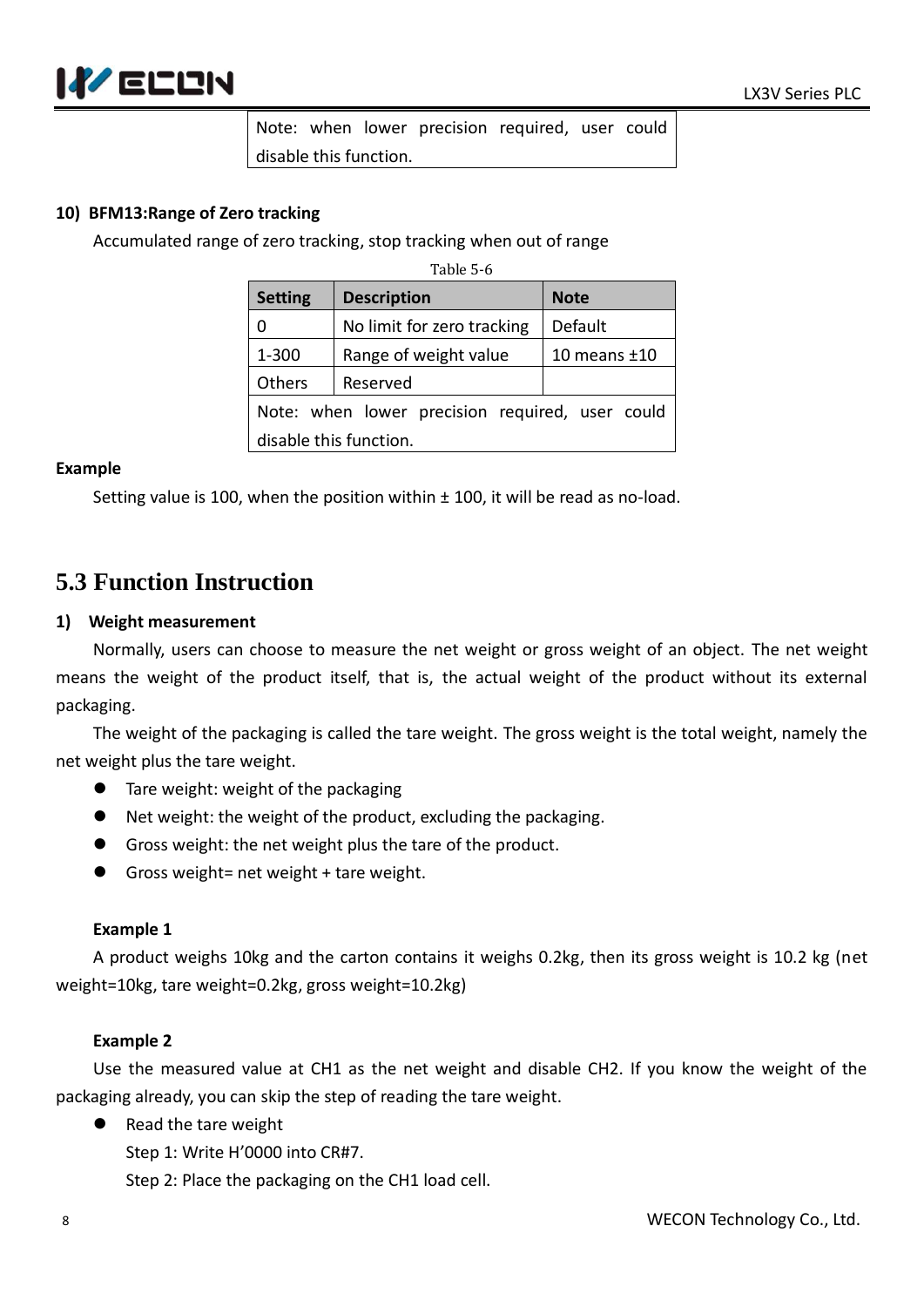

Step 3: Write H0001 into CR#6 to take the weight of the packaging as the tare weight.

Set CR#7 = H00F1.

#### **2) Standstill check**

When an object is placed on the load cell to measure its weight, you can use the standstill check to know that the measured value has been stable.

- If the measured value shifts within the range for standstill check set up by the user, bit4 will be set to "1".
- If the measured value shifts beyond the range for standstill check set up by the user, bit4 will be set to "0". They will be set to "1" again when the range is returned to the set range.

#### **Example**

The measuring time is 10ms, the times of standstill check is 10, and the range for standstill check is 1,000. When the range for standstill check exceeds 1,000, the measured value will be regarded unstable, i.e. bit4 will be set to 0. When the measuring time is within 100ms (10  $\times$  10ms) and the range returns to be within 1,000, bit4 will be set to 1 again. We recommend you check if the measured value is stable enough before operating it.

#### **3) Zero detection**

Users can use this function to know if the object has been removed from the load cell. If the bit4 is 1, and the bit0 and bit1 are 1 as well, the object has been removed from the load cell already, and you will be able to perform the next step of the control.

#### **4) Filtering**

The average value is a steady value obtained from the sum of the read values. However, due to unavoidable external factors, the read values may be an acute pulse, resulting in fierce changes in the average value. The filtering function thus exclude the read value that is an acute pulse from the sum-up and equalization, so the average value obtained will not be affected by the acute read value.

## **6. Example**

#### **1) Current state of weight**



Read the current state BFM4, judge by bit. More information, please refer to [5.2.](#page-7-0)

#### **2) Get current weight value**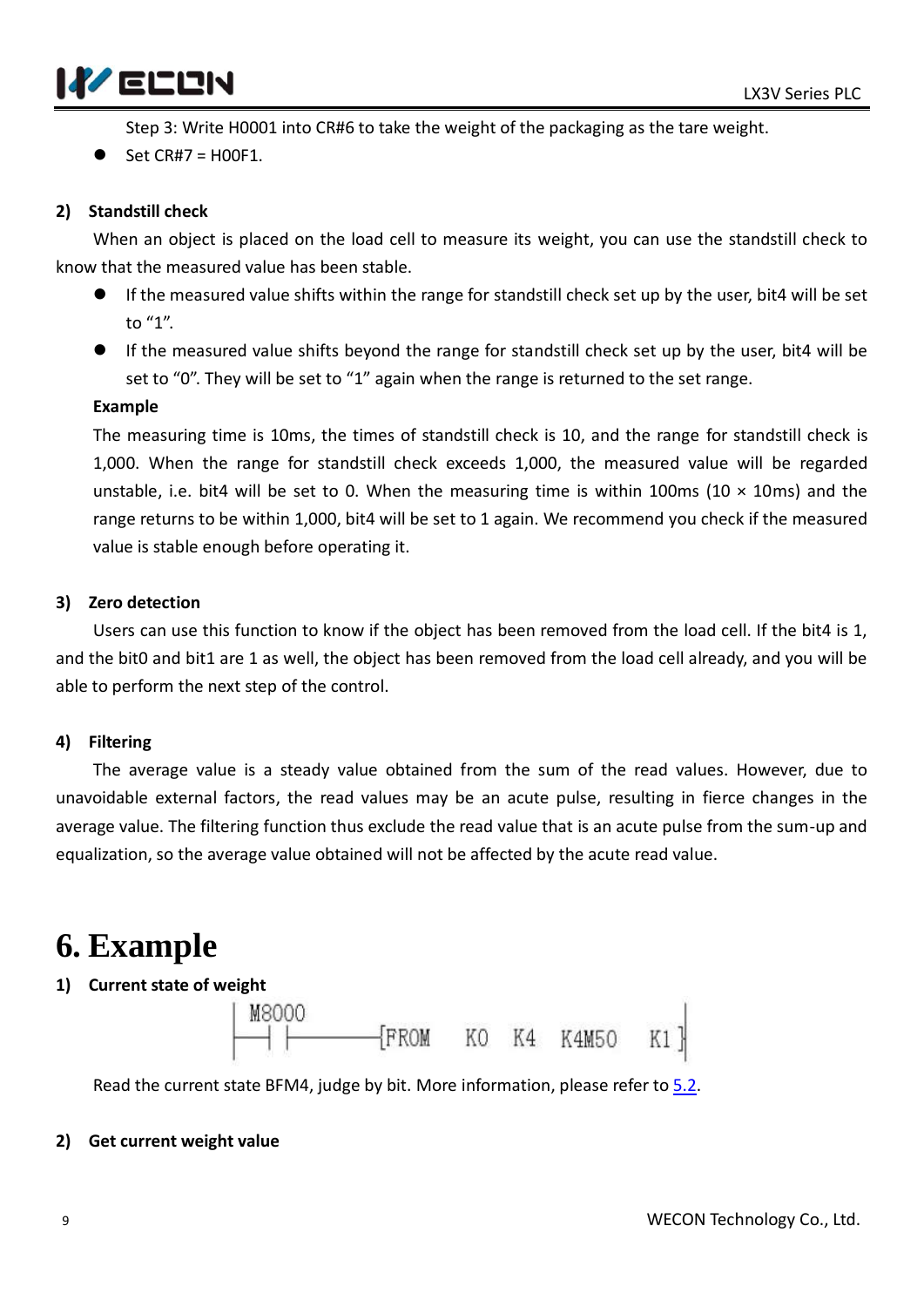



Read average weight value (BFM16) to D0

#### **3) Calibrating weight**

\*In the new version, the step 1 can be used for manual reset.

Adjustment and calibration are to make the weight values of module and the module of heavy load units is consistent.



Step 1: Remove all weights; Step 2: Write 0x0001 to #8; Step 3: Add known weights; Step 4: Write known weights (D2) to #23; Step 5: Write 0x0002 to #8

#### **4) Tare weight and gross weight**



Set value as tare weight by writing K1 to BFM6

Set the value as Net weight by writing K1 to BFM7

Set the value as gross weight by writing K0 to BFM7

#### **5) Filter method and strength**

After setting the filtering method and filtering strength, need to recalibrate

| ---<br>Method | $T_{\rm CO}$ | KO | K10 | D4<br>Range: 0~1<br><b>RST</b> | M6] |
|---------------|--------------|----|-----|--------------------------------|-----|
| M<br>Strength |              | ĸΓ |     | D5<br>Range: 0~7               |     |

Set filtering by writing value to BFM10

Set filtering by writing value to BFM11

#### **6) Zero tracking**

Zero tracking is used to reduce the temperature drift interference;

 $\mathbf{I}$ 

M<sub>6</sub>